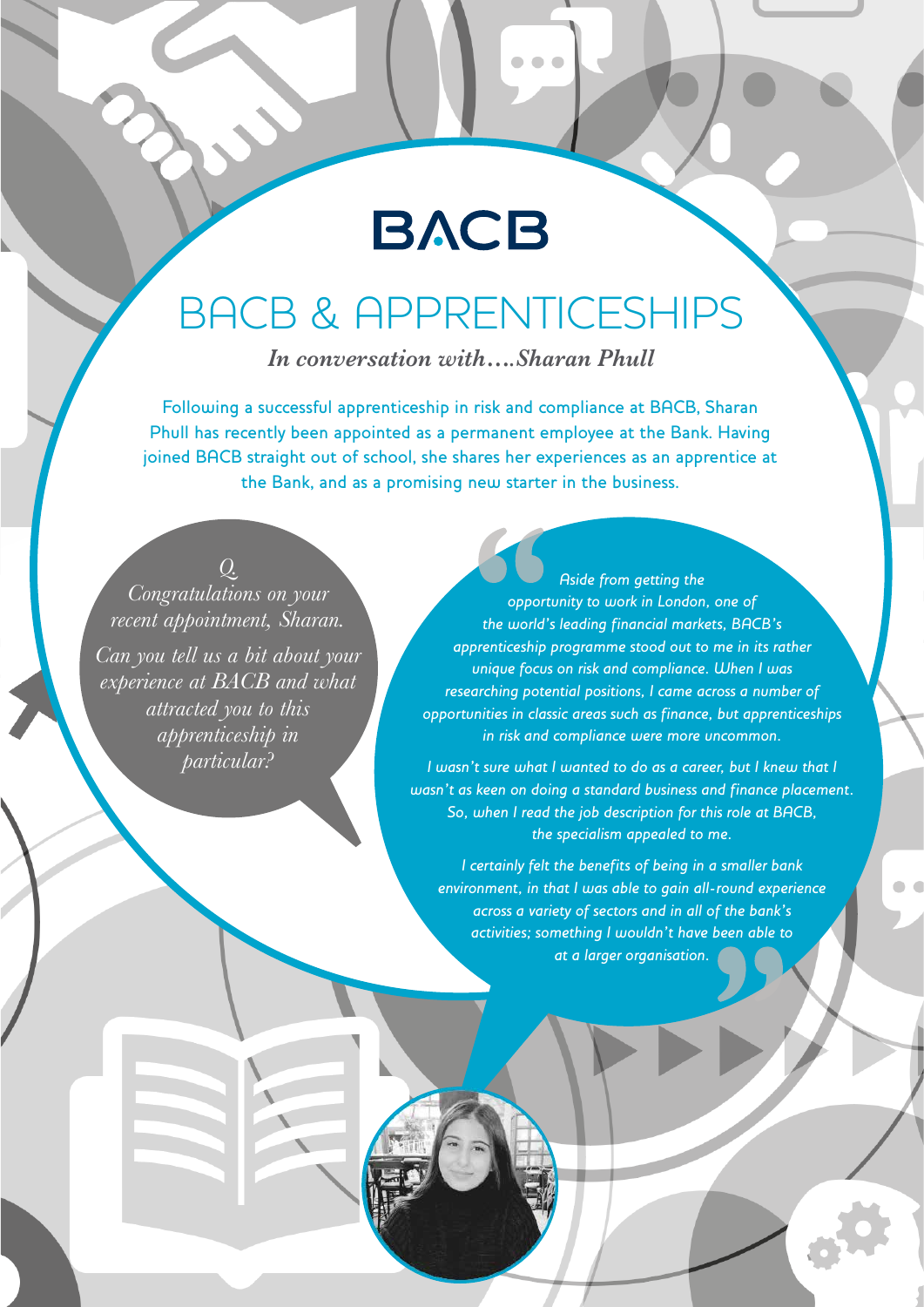$66$  *I explained that apprenticeship programmes are a great alternative for students who don't think university is the right route for* 

*them. "* Sharan Phull Operational Risk and Compliance Analyst, **BACB** 



#### *Q. What challenges did you encounter in terms of adjusting to a working environment having come directly from school?*

A. Well, the first adjustment was settling in to a 9am to 5pm working environment, of course. But I think the biggest challenge for me – being so new to the world of work and endeavouring to gain as much experience as possible – was the fact that the majority of my apprenticeship had to be conducted remotely due to the Covid-19 pandemic. In practice, this just meant I had to be more proactive in getting involved in different projects. For instance, in November 2020, I worked with the financial crime team for a while, which was a great experience during which I had the opportunity to work with new people and learnt a variety of new, transferrable skills.

Everyone at BACB was so welcoming that I quickly overcame any barriers introduced by the remote working situation. What's more, the Bank holds plenty of "lunch and learns" which meant I got to know everyone well. I am really looking forward to a combination of in-office and remote working in due course, along with participating in the Together Volunteering Days which sees BACB partnering with charities to make a difference in less fortunate communities.

#### *Q. What were the most important things you learned during your apprenticeship?*

A. The importance of networking and getting to know people was hugely important, in my experience. In compliance, it is essential that you know all the areas of the business and the respective teams extremely well, as compliance should be at the heart of all banks' operations.

Of course, good communication skills are key. Developing the confidence to communicate well with senior management is helpful given the need to interface regularly with individuals such as the Chief Compliance Officer.

Another attribute I have learnt is that some element of pressure is a good thing, and can provide momentum to grow professionally and to challenge yourself.

#### *Q. You went back to your old school to represent BACB at Careers Day. What was that like?*

A. We have an annual careers day at my previous school, in which businesses attend to speak to Year 9 pupils about potential career options. I opted to represent BACB with a stand – complete with pens, banners, booklets – and spoke to students who were interested in a career in banking.

It was certainly very well-received. Students were interested in the alternative route I had taken; many of whom were unaware that you don't necessarily need a university degree to follow a career in banking.

I explained that apprenticeship programmes are a great alternative for students who don't think university is the right route for them. It also has the added benefit of avoiding additional financial burdens, such as student debt. The talk really sparked the students' interest – post event, one pupil even got in touch with the careers advisor to enquire about a banking apprenticeship.



*your banking partner for* SPECIALIST MARKETS